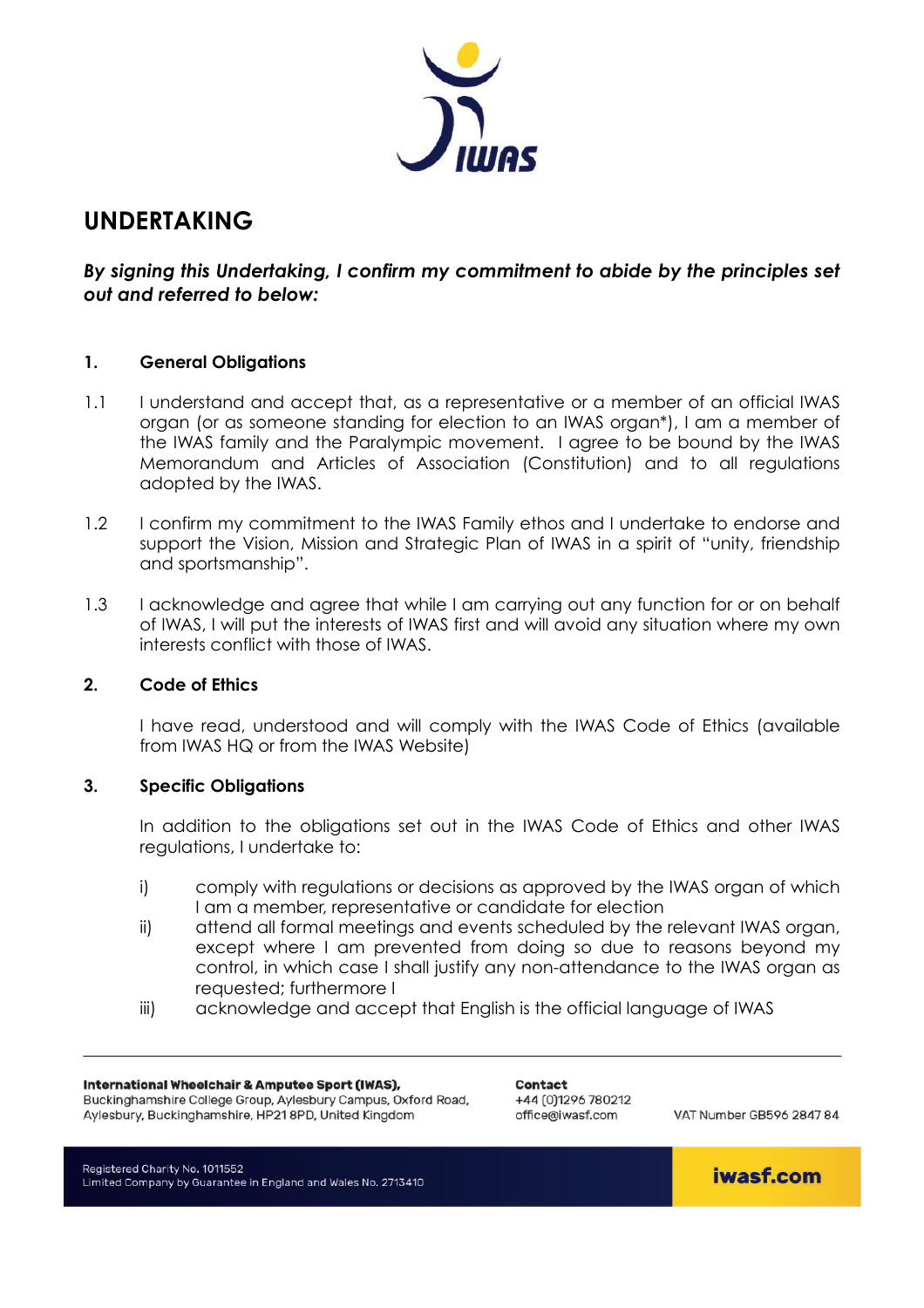

# **4. Conflict of Interest**

I confirm that I have read and understand the relevant Section within the IWAS Code of Ethics, entitled *"Conflicts of Interest"*. I undertake to respect and comply with the obligations contained therein.

# **5. IWAS Assets and Information**

I understand that, in the performance of my IWAS duties, I may create, use or be provided with access to IWAS property, records and/or data. I undertake to safeguard the use of such property, records and data in the proper discharge of my function as an IWAS official. The ownership of this information and the related materials remains at all times with IWAS and must be delivered up to IWAS upon direction of an authorised representative of IWAS.

# **6. Intellectual Property Rights**

- 6.1 I agree that all intellectual property rights (including copyright, registered and unregistered trademarks, registered and unregistered design rights, database rights and rights in know-how) in materials that have been created by me in my capacity as an IWAS official become the exclusive property of IWAS.
- 6.2 I assign all present and future rights (including copyright and other intellectual property rights) in any documents, designs, concepts, databases or other materials created by me for or on behalf of IWAS or in the course of my involvement in IWAS. I also waive all rights of authorship and other so-called "moral rights" in and to such materials. I undertake to promptly execute any further documents that may be necessary to formalise this assignment of rights as may be requested by the relevant authority of IWAS.
- 6.3 IWAS will provide an appropriate credit to individuals who create relevant materials on behalf of IWAS.

## **7. Gifts, Gratuities & Prizes**

- 7.1 I confirm that I have read, understand and will adhere to the obligations outlined in the relevant Section within the IWAS Code of Ethics, entitled *"Gifts, Gratuities and Prizes"*
- 7.2 I will also comply with IWAS policies as may be in force from time to time in relation to sums paid and received as "*Per diem"* and/or *Honorarium"* payments.